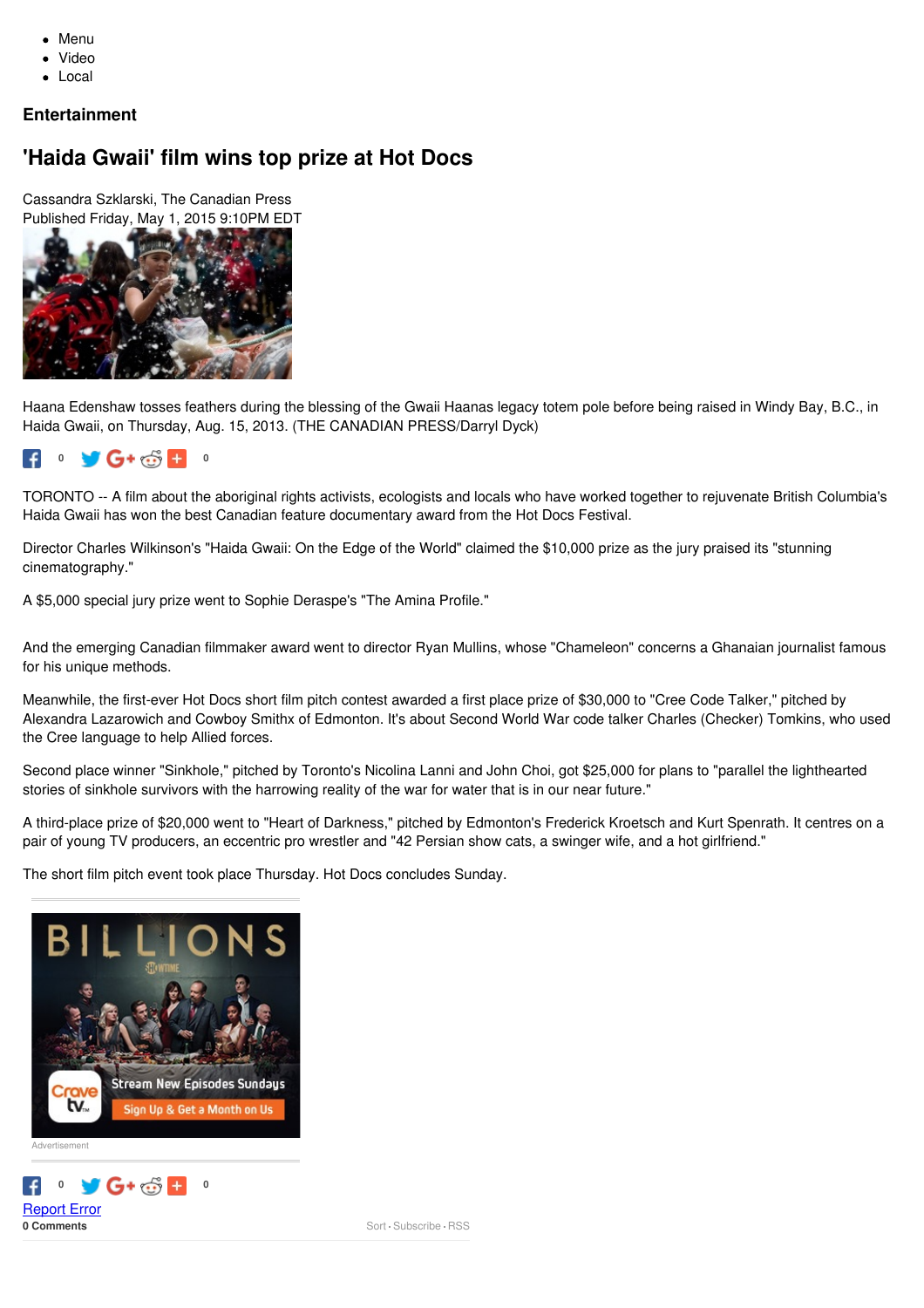

[1](https://www.ctvnews.ca/mobile/entertainment/haida-gwaii-film-wins-top-prize-at-hot-docs-1.2355245) [2](https://www.ctvnews.ca/mobile/entertainment/haida-gwaii-film-wins-top-prize-at-hot-docs-1.2355245) [3](https://www.ctvnews.ca/mobile/entertainment/haida-gwaii-film-wins-top-prize-at-hot-docs-1.2355245)  $\frac{2}{3}$ 

### **Top [Entertainment](https://www.ctvnews.ca/mobile/video?playlistId=1.3894667) Articles**



**Toronto Transit [Commission](https://www.ctvnews.ca/mobile/entertainment/toronto-transit-commission-issues-warning-against-despacito-accordion-buskers-1.3894670) issues warning against 'Despacito' accordion buskers**

- 'Scandal' cast [participates](https://www.ctvnews.ca/mobile/entertainment/scandal-cast-participates-in-live-reading-of-final-episode-1.3894822) in live reading of final episode  $\bullet$
- Sarah Jessica Parker calls Cynthia Nixon's run ['exciting'](https://www.ctvnews.ca/mobile/entertainment/sarah-jessica-parker-calls-cynthia-nixon-s-run-exciting-1.3894567)

#### **Top Entertainment Video**



# **Movie Review: Odd [messages](https://www.ctvnews.ca/mobile/video?playlistId=1.2978615) in 'I feel pretty'**

- Ariana Grande [releases](https://www.ctvnews.ca/mobile/video?playlistId=1.3894585) first new single since attack
- [Shania](https://www.ctvnews.ca/mobile/video?playlistId=1.3894133) Twain visits B.C. naval base ahead of world tour  $\bullet$
- 'No direct [evidence':](https://www.ctvnews.ca/mobile/video?playlistId=1.3891952) No charges in the death of Prince  $\bullet$
- $\bullet$ Tristan [Thompson](https://www.ctvnews.ca/mobile/video?playlistId=1.3891999) riding bench after cheating scandal

#### **Top Entertainment Galleries**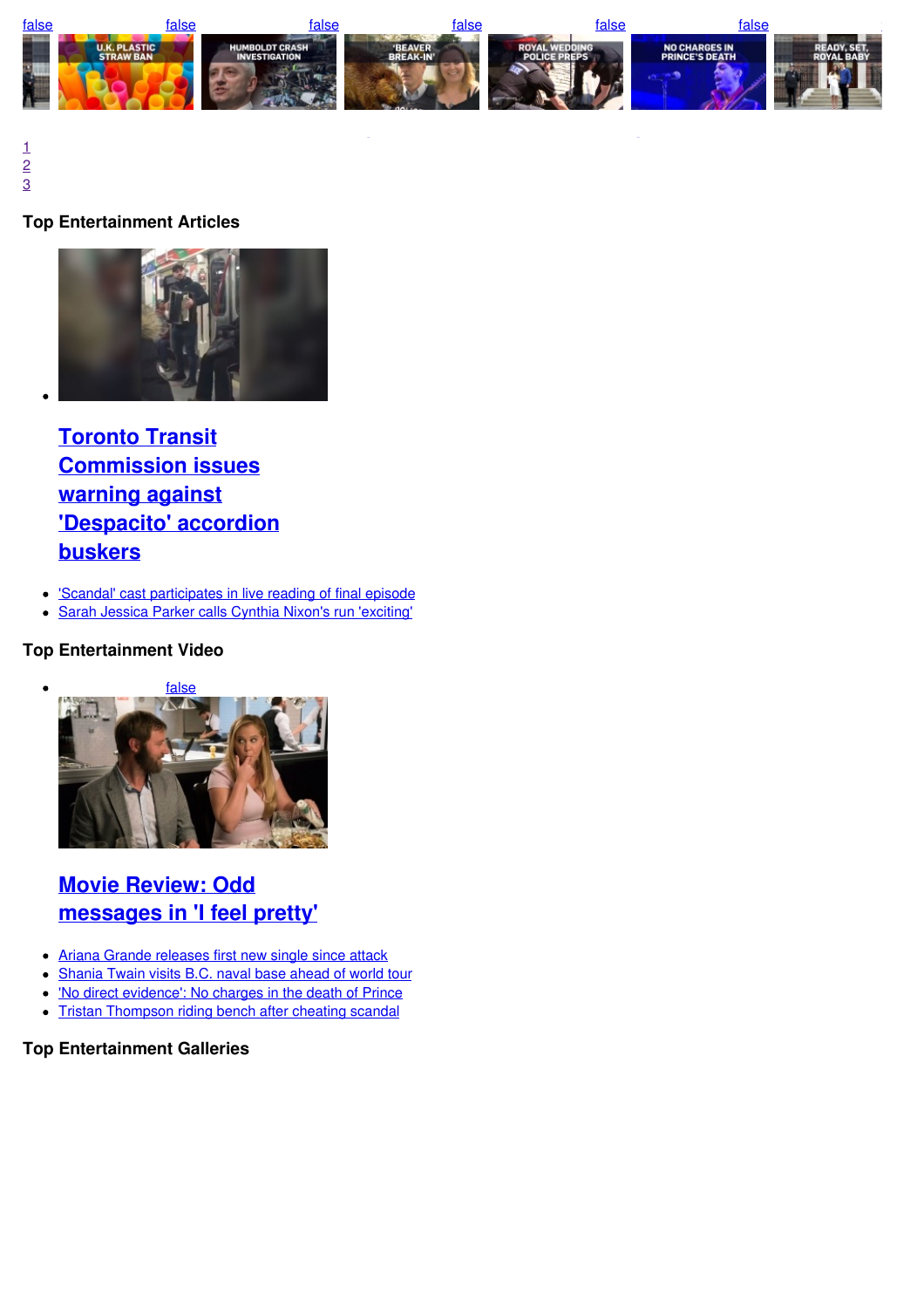

# **Jersey Shore reunites for a 'Family [Vacation'](https://www.ctvnews.ca/mobile/entertainment/jersey-shore-reunites-for-a-family-vacation-1.3861356)**



### **[Canadian](https://www.ctvnews.ca/mobile/entertainment/canadian-talent-shines-at-the-juno-awards-1.3858187) talent shines at the Juno Awards**



### **[Meghan](https://www.ctvnews.ca/mobile/photo-galleries/meghan-markle-over-the-years-1.3840774) Markle over the years**

#### **More Entertainment Stories**

- As [Prince's](https://www.ctvnews.ca/mobile/entertainment/as-prince-s-health-waned-alarm-grew-in-inner-circle-1.3894418) health waned, alarm grew in inner circle
- Ariana Grande releases new song, first since 2017 [bombing](https://www.ctvnews.ca/mobile/entertainment/ariana-grande-releases-new-song-first-since-2017-bombing-1.3894333)
- Movie [reviews:](https://www.ctvnews.ca/mobile/entertainment/movie-reviews-i-feel-pretty-is-one-joke-driven-into-the-ground-1.3891923) 'I Feel Pretty' is one joke driven into the ground
- **Bono gets new George W. Bush Medal for [leadership](https://www.ctvnews.ca/mobile/entertainment/bono-gets-new-george-w-bush-medal-for-leadership-1.3894428)**
- Cosby lawyers want jurors to hear from accuser's [confidante](https://www.ctvnews.ca/mobile/entertainment/cosby-lawyers-want-jurors-to-hear-from-accuser-s-confidante-1.3894228)

### **MOST READ**



**'I was so scared': Beaver on the lam after [break-in](https://www.ctvnews.ca/mobile/canada/i-was-so-scared-beaver-on-the-lam-after-break-in-attempt-1.3894366) attempt**

264,970 Views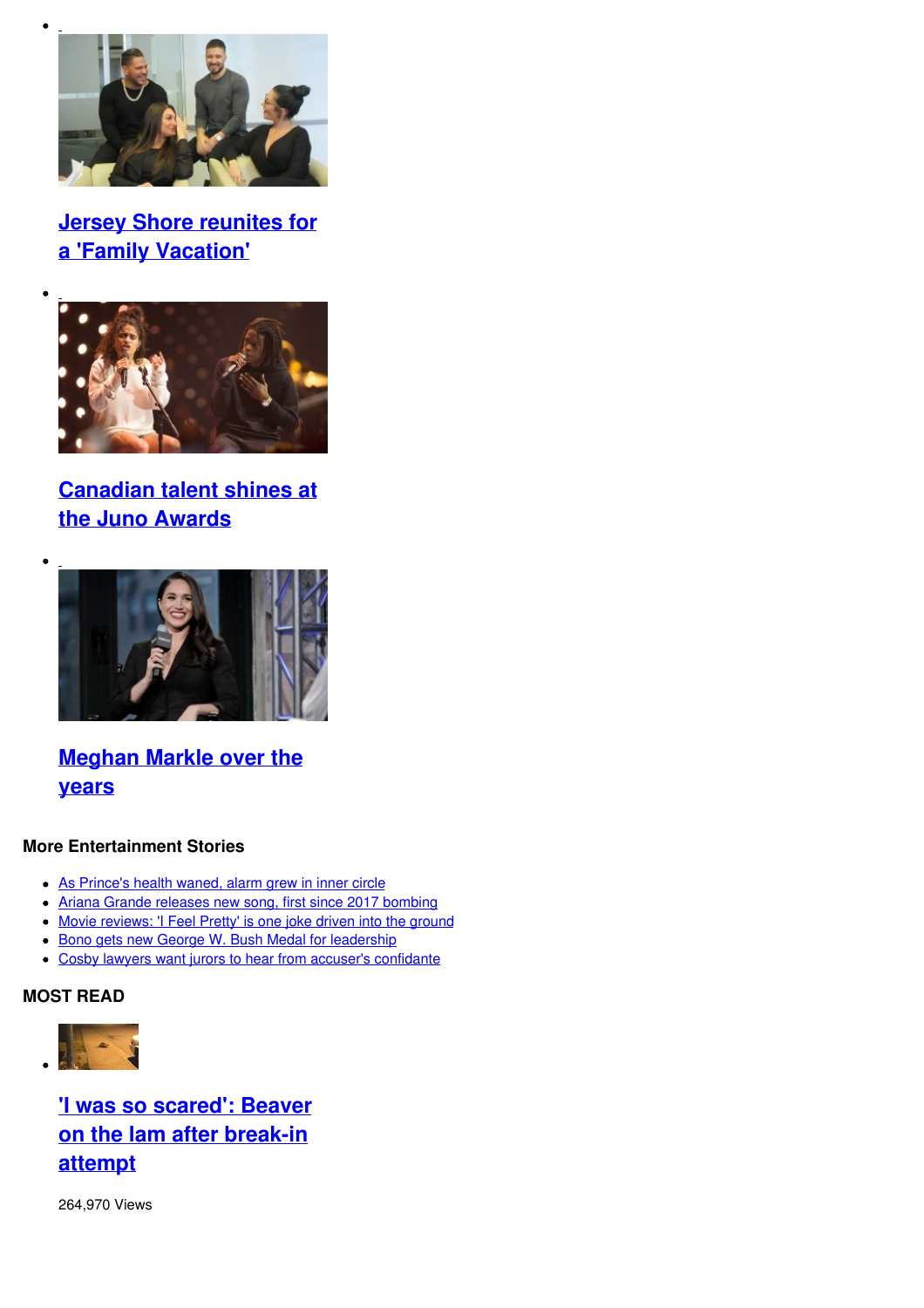

## **No damage or injuries reported after minor earthquake hit [southwestern](https://www.ctvnews.ca/mobile/canada/no-damage-or-injuries-reported-after-minor-earthquake-hit-southwestern-ontario-1.3894080) Ontario**



# **[American](https://www.ctvnews.ca/mobile/canada/american-gets-life-for-halifax-mall-shooting-plot-1.3894249) gets life for Halifax mall shooting plot**

41,146 Views

### **MOST WATCHED**



# **CTV National News: Crash [reconstruction](https://www.ctvnews.ca/mobile/video?clipId=1375594)**

Air Date: April 19, 2018



### **American woman [sentenced](https://www.ctvnews.ca/mobile/video?clipId=1375952) to life in prison**

Air Date: April 20, 2018



### **U.K. moves to ban straws, urges [Canada](https://www.ctvnews.ca/mobile/video?clipId=1375892) to follow**

Air Date: April 20, 2018

**[Back](https://www.ctvnews.ca/mobile/entertainment/haida-gwaii-film-wins-top-prize-at-hot-docs-1.2355245#top) to Top** 

**[Search](https://www.ctvnews.ca/mobile/entertainment/haida-gwaii-film-wins-top-prize-at-hot-docs-1.2355245)** 

Search CTV News Mobile Search CTV News Mobile X

[Video](https://www.ctvnews.ca/mobile/entertainment/haida-gwaii-film-wins-top-prize-at-hot-docs-1.2355245#) Sign In

CTV [News](http://www.ctvnews.ca/go) GO [Help](http://www.ctvnews.ca/mobile/faq) CTV News on [Mobile](https://www.ctvnews.ca/mobile/more/ctv-news-mobile) [Contact](https://www.ctvnews.ca/mobile/more/contact-ctv-news) CTV News

Subscribe to [Newsletters](http://www.ctvnews.ca/mobile/newsletters) Manage [Subscriptions](http://www.ctvnews.ca/mobile/newsletters/preferences)

**[Back](https://www.ctvnews.ca/mobile/entertainment/haida-gwaii-film-wins-top-prize-at-hot-docs-1.2355245#top) To Top[View](javascript:void(0);) Full Site** 

Advertise on [CTVNews.ca](http://www.bellmedia.ca/sales/digital/ctv-news-channel/) [Advertise](http://adsales.bellmedia.ca/) with Bell Media [About](http://www.ctv.ca/About/Corporate-Info/About.aspx) CTV [Careers](https://jobs.bce.ca/bell/go/Media/3537600/) CTV [News](http://stox.ctvnews.ca/) Stox Press [Room](http://www.bellmediapr.ca/) Producer [Guidelines](http://www.bellmedia.ca/en/producer_guidelines.html) [Contact](https://www.ctvnews.ca/mobile/more/contact-ctv-news) Us